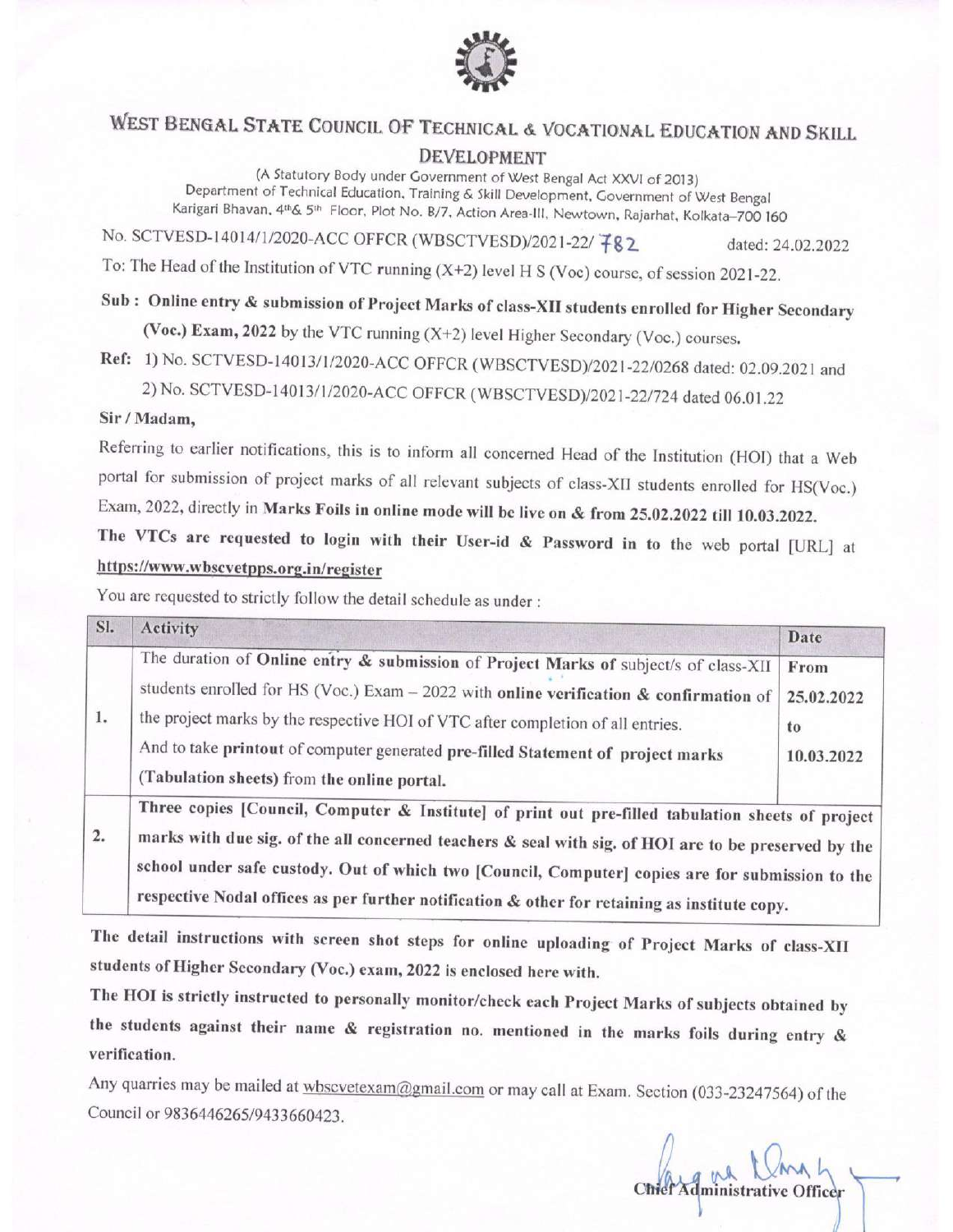No. SCTVESD-14014/1/2020-ACC OFFCR (WBSCTVESD)/2021-22/ 782 Copy Forwarded for information to:

- 1) Chairperson, WBSCTVESD
- 2) Director of vocational education & training, Govt. of W.B.
- 3) Administrative Officer(R) / WBSCTVESD (VED)
- 4) Principal/OIC/Nodal Officer of nodal centre for information & necessary action please to complete the same in time.
- 5) Examination Section/WBSCTVESD(VE)

ug vo Chief Administrative Officer

dated: 24.02.2022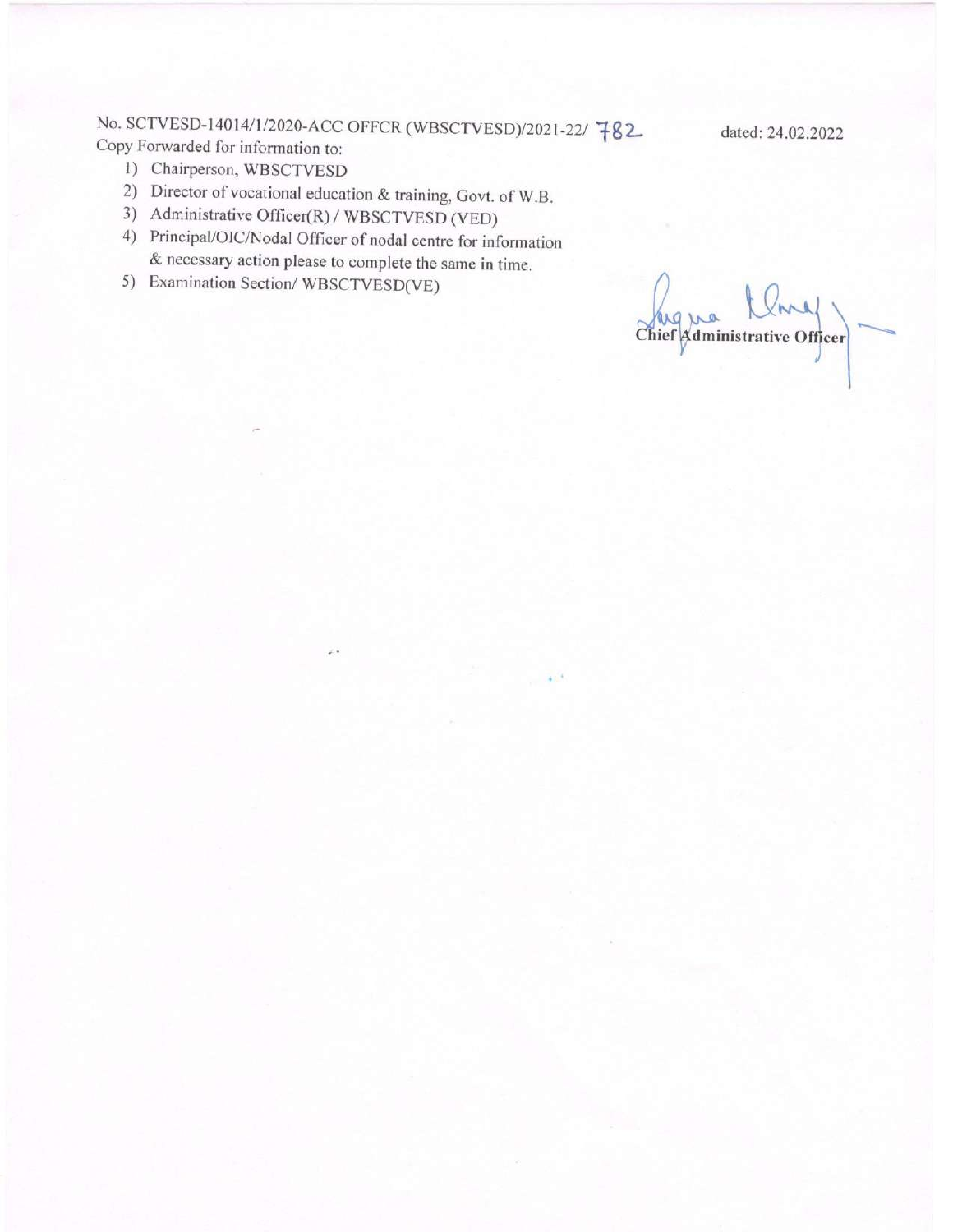## **Detail Instructions of Online entries of Project Marks of subjects of Class-XII students of HS(V), Exam, 2022 are as Under :-**

- 1) Login to Portal **<https://www.wbscvetpps.org.in/register/>** using USE ID & Password.
- 2) Click on Menu **"Class-XII Project Marks Entry and Confirm"**
- 3) Enter details of **HOI** & click on **"Submit"** for OTP verification of HOI.
- 4) Click on menu **"Project Marks Entry"** in main menu of Home page.
- 5) Select Discipline, Paper Group, Subject, Foil No.(one or more) & click on **"Search".**
- 6) Enter details of P**erson concerned [Teacher/Instr. etc.] of VTC** for entry of project marks of respective subject & **Submit**.
- 7) **Enter Project Marks in the marks foil of the subject** in online w.r.t. students' **Registration no.**
- 8) During marks entry **always to click** on "**Save & Continue"** in order to **save the Data.**
- 9) **After completion of marks entry in each Marks foil, always recheck marks & click on "confirm".**
- 10) For any absent student/s enter **"AB"** only in the space provided for the marks.
- 11) If the subject having multiple foil no. then select the next **Foil No.** & click on "**Search"** to get blank marks foil of that subject for entry of project marks of remaining students.
- 12) Now click on Main menu "**Project marks verification by HOI"** in Home page.
- 13) Next Pop-up will appear showing details of HOI & then click on **"Submit"** for OTP verification.
- 14) Here **HOI** is only responsible person **to edit (if necessary) & verify** all the **earlier entries of project marks** of subjects of the concerned teacher/s etc. of VTC, who's details are with the Council.
- 15) It is **compulsory to verify** all the **project marks of subjects** of different paper group, therefore, HOI to select Discipline, Paper Group, Subject, Foil No.(one/one after another) & click on **"Search",** to get **editable filled-in project marks** of the subject. After **verification,** select **all check boxes** adjacent to the marks in marks foil & then click on "**Confirm Verification"** to complete verification process.
- 16) After successful verification of project marks of all subjects in a paper group by the HOI, the VTC can **view/print statement of marks** & so, click on Main menu "**view/print statement of marks"** in Home page.
- 17) Pop-up will appear with details of HOI with option of **Alt. mobile** for OTP & click on **"Submit".**
- 18) After successful OTP verification, the **Tabulation sheet/s with computer generated prefilled Project marks of subjects** in a paper group will be **downloaded & printed**.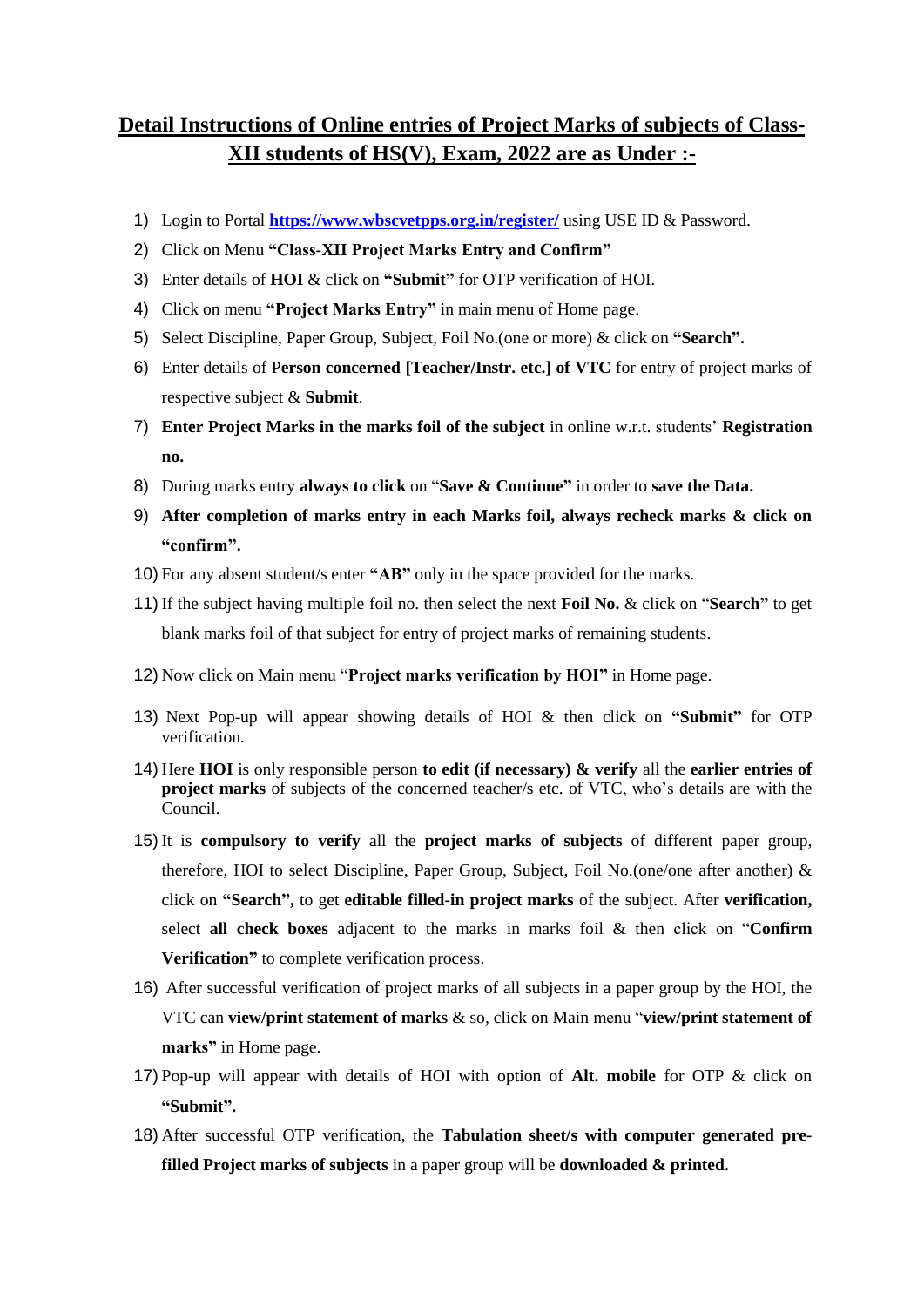- 19) **Remember that if in each stage entry of marks in marks foil is successfully "Confirmed" then at final stage pre-filled tabulation sheet/s can only be downloaded / printed.**
- 20) Please ensure that all the **pre-filled Project Marks**/subject of the Tabulation Sheets are to be **signed** by the concerned **teacher/instructor** of the subject & the same must be **signed & sealed** by the **HOI**.
- 21) VTCs are requested to **retain the Institute copy** of each Tabulation sheets/paper group having pre-filled project marks of subjects duly signed by the respective teachers/instructors & counter signed & sealed by the HOI and submit the **Council & Nodal copy** of the same to the **Nodal office** within **envelope** as per corresponding notification of the Council.
- 22) Please note that **any manual correction/entry of project marks** in any form in the **Tabulation Sheets will not be accepted** other than with pre-filled project marks as per norms.

Administrative Officer (Registration)

# **THE PROCESS OF ONLINE ENTRIES OF PROJECT MARKS IN ONLINE PORTAL ARE SHOWN IN DETAILS WITH SCREEN SHOT STEPS AS UNDER :-**

# **USER HELP**

URL=<https://wbscvetpps.org.in/REGISTER/>

Type > **USER ID & PASSWORD** and Click **LOGIN**

| Welcome to the X+2 Level Online Portal |  |
|----------------------------------------|--|
| User Id $*$                            |  |
| Password *                             |  |
| Login                                  |  |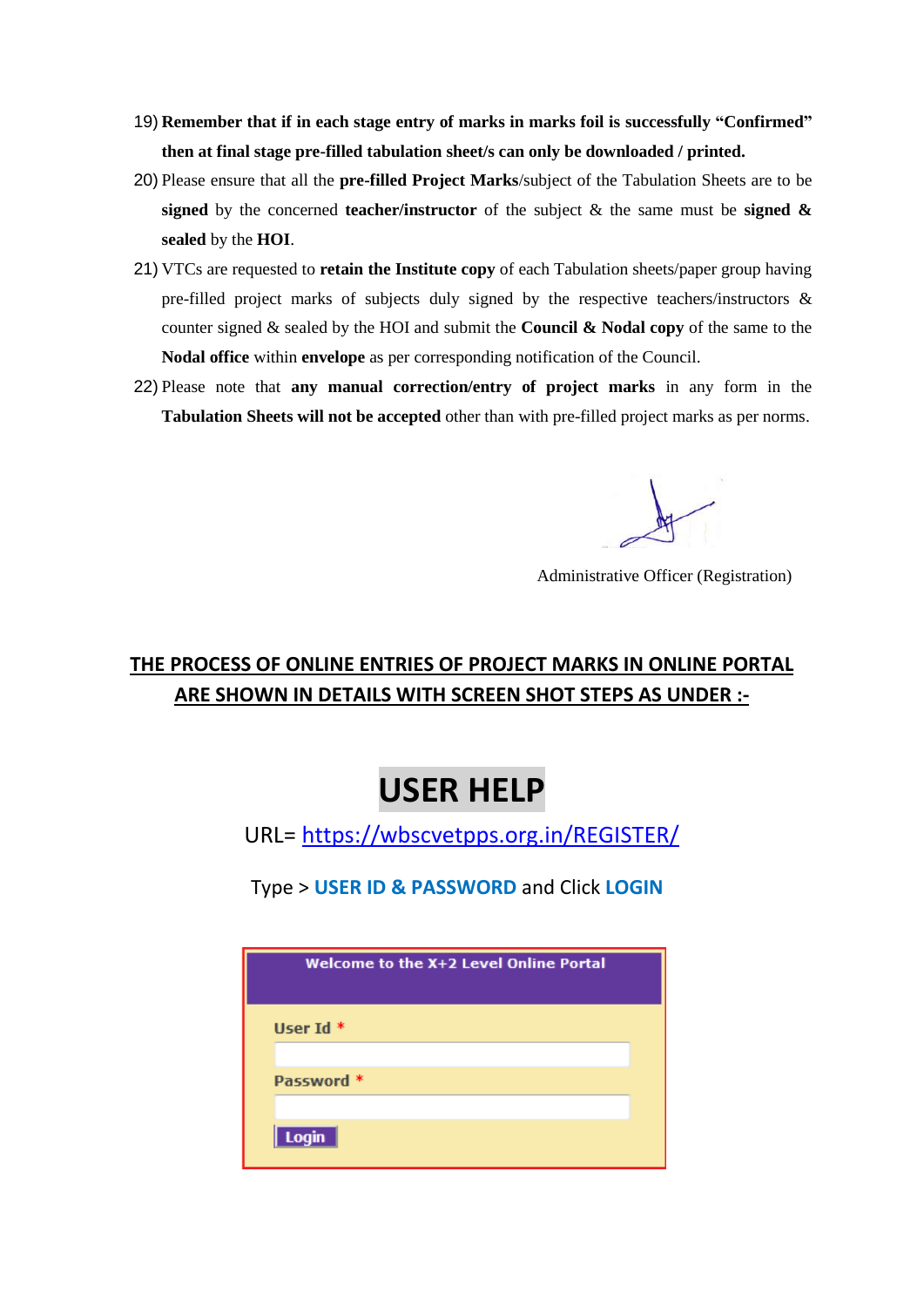At Home page, Click > **Class-XII Project Marks Entry and Confirm** 



# Type > HOI Details (**Name, Designation & Mobile Number)** [for OTP Verification] and Click **Submit**

| <b>Enter details of HOI</b> |                                |
|-----------------------------|--------------------------------|
| Name:                       |                                |
| <b>Designation:</b>         | Select                         |
| <b>Mobile No.:</b>          |                                |
| VTC Email-id:               | wbscvetexam@gmail.cc           |
|                             | <b>Submit</b><br><b>Cancel</b> |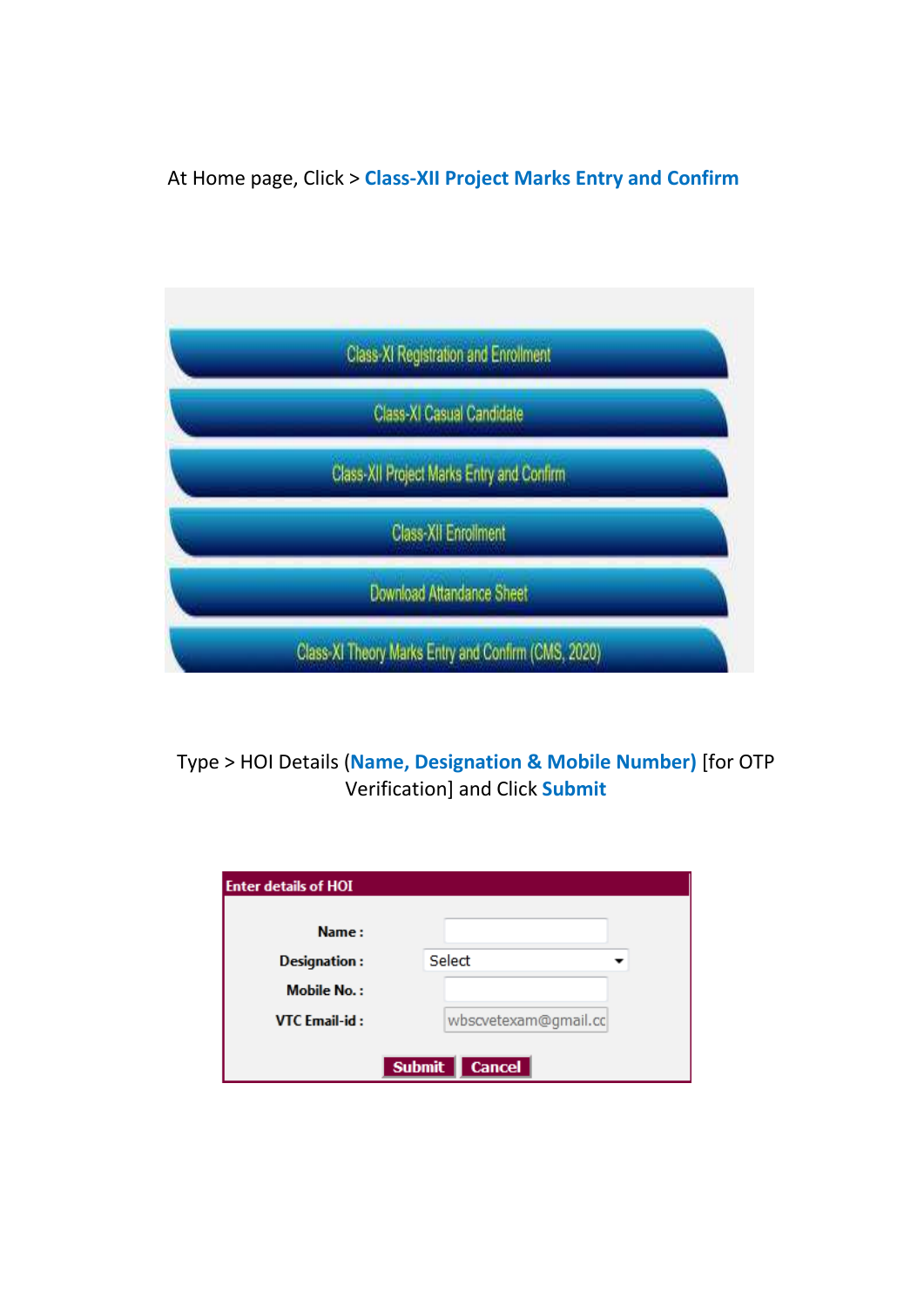#### Enter OTP and Click Submit



# Click OK

| Message |                                   |  |
|---------|-----------------------------------|--|
|         | <b>Record Saved Successfully.</b> |  |
|         |                                   |  |
|         |                                   |  |

#### Click > Project Marks Entry



# Select > Discipline, Paper Group, Subject, Foil No. and Click Search

| Foil No<br>Subject<br><b>Discipline</b><br><b>District</b><br><b>Institute Name</b><br><b>Paper Group</b><br>Search |  |  |  | PROJECT MARKS ENTRY FOR H.S. EXAMINATION OF CLASS XII |  |
|---------------------------------------------------------------------------------------------------------------------|--|--|--|-------------------------------------------------------|--|
|                                                                                                                     |  |  |  |                                                       |  |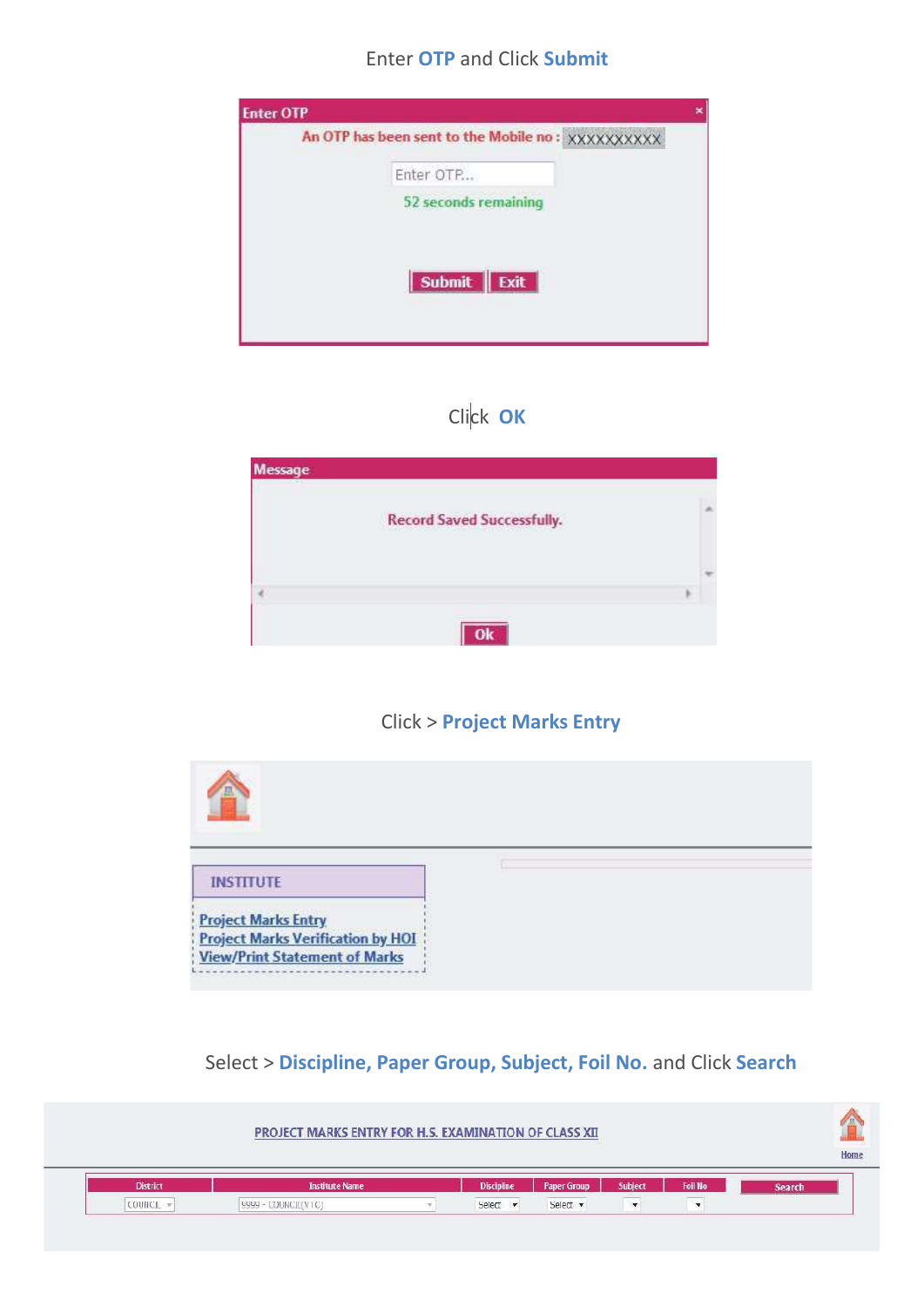## Enter details of person concerned (Name, Designation & Mobile Number) And Click Submit

| Select<br>Designation: |  |
|------------------------|--|
| Mobile:                |  |

#### Entry Valid Marks And Click Save & Continue

#### PROJECT MARKS ENTRY FOR H.S. EXAMINATION OF CLASS XII



|           | <b>District</b><br><b>Institute Name</b>           |                                              | <b>Discipline</b>                                    | <b>Paper Group</b> | Subject                                            | Foil No |                          | Search                         |
|-----------|----------------------------------------------------|----------------------------------------------|------------------------------------------------------|--------------------|----------------------------------------------------|---------|--------------------------|--------------------------------|
| COUNCIL - | 9999 - COUNCIL(VTC)                                |                                              | $ET - 02$ $\blacktriangledown$                       | ETAT +             | $MVM2$ $\star$                                     | 27      | $\overline{\phantom{a}}$ |                                |
| Srl.      | <b>Candidate Name</b>                              | <b>Registration No</b>                       | <b>Registration Year</b>                             |                    | Roll No.                                           |         | <b>Subject Code</b>      | <b>Practicum Marks [FM 10]</b> |
|           | ANGELES AND THE TELEVISIONS<br><b>ARJUN MONDAL</b> | <b>CONTRACTOR CONTRACTOR</b><br>162546112013 | and the contract of the contract of<br>$2020 - 2021$ |                    | Senator and control to the control<br>172546112013 |         | MVM <sub>2</sub>         |                                |
|           |                                                    |                                              |                                                      |                    |                                                    |         |                          |                                |

### Click Close

| <b>Project Marks Entry</b>              |  |
|-----------------------------------------|--|
| Marks insertion confirmed successfully. |  |
|                                         |  |
|                                         |  |
|                                         |  |
| Close                                   |  |

#### Click Continue

| <b>District</b> |                       | <b>Institute Name</b>  | <b>Discipline</b>        | Subject<br><b>Paper Group</b>     | <b>Foil No</b>      | Search                         |
|-----------------|-----------------------|------------------------|--------------------------|-----------------------------------|---------------------|--------------------------------|
| COUNCIL -       | 9999 - COUNCIL(VTC)   |                        | $ET - 02$ *              | ETAT *<br>$MVM2$ $\star$          | 27<br>⊶             |                                |
| SrL             | <b>Candidate Name</b> | <b>Registration No</b> | <b>Registration Year</b> | Roll No.                          | <b>Subject Code</b> | <b>Practicum Marks [FM 10]</b> |
|                 | <b>ARJUN MONDAL</b>   | 162546112013           | $2020 - 2021$            | ANDREW CONTROLLER<br>172546112013 | NIVM <sub>2</sub>   |                                |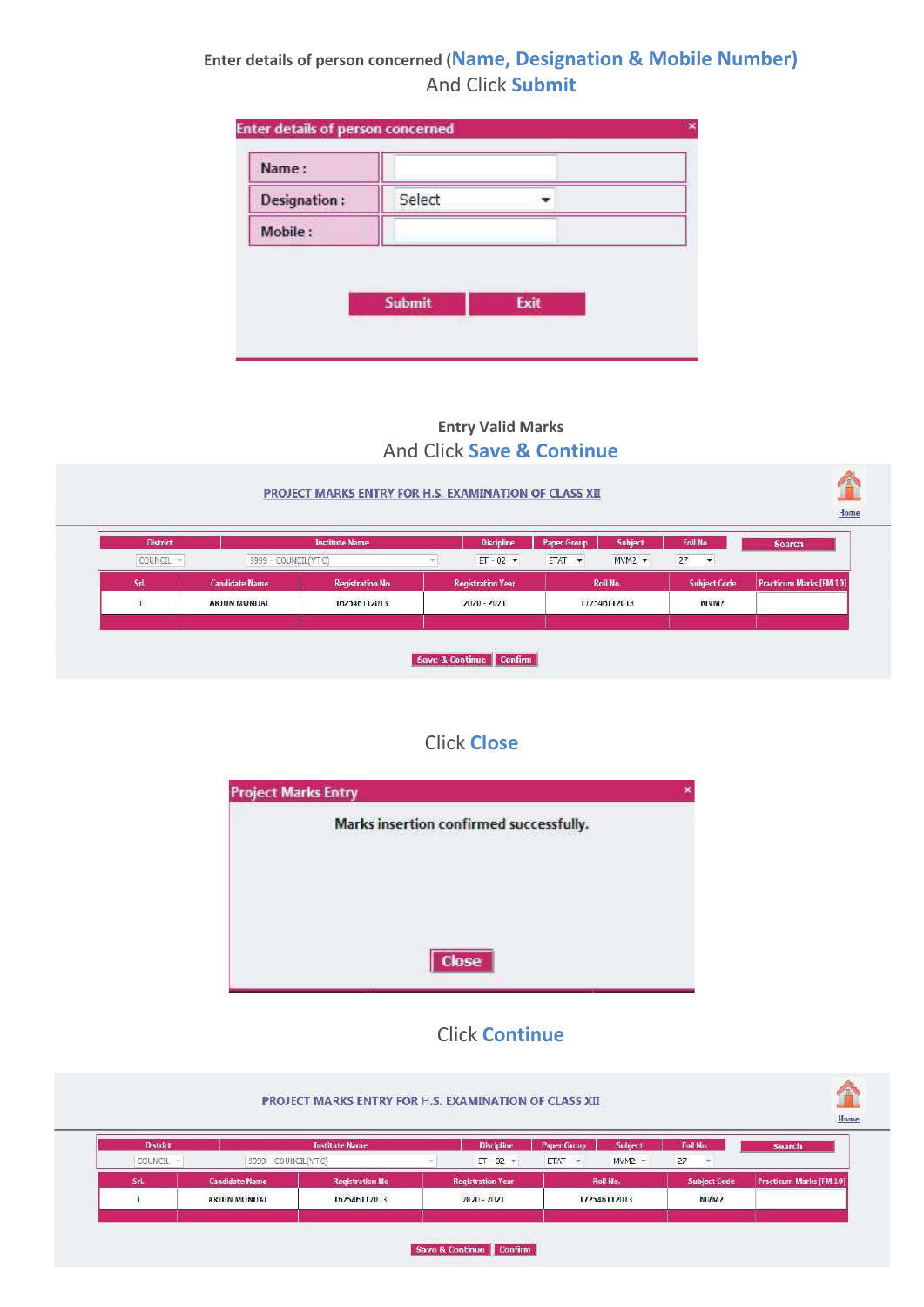Click Yes



#### Click Close

| <b>Project Marks Entry</b> |                                         |  |
|----------------------------|-----------------------------------------|--|
|                            | Marks insertion confirmed successfully. |  |
|                            |                                         |  |
|                            |                                         |  |
|                            |                                         |  |
|                            | <b>Close</b>                            |  |

#### Click > Project Marks Verification by HOI (Head of the Institution)



| Institution head<br>Designation:<br><b>XXXXXXXXXX</b> |
|-------------------------------------------------------|
| Mobile:                                               |
|                                                       |
| wbscvetexam@gmail.cc<br>Email:                        |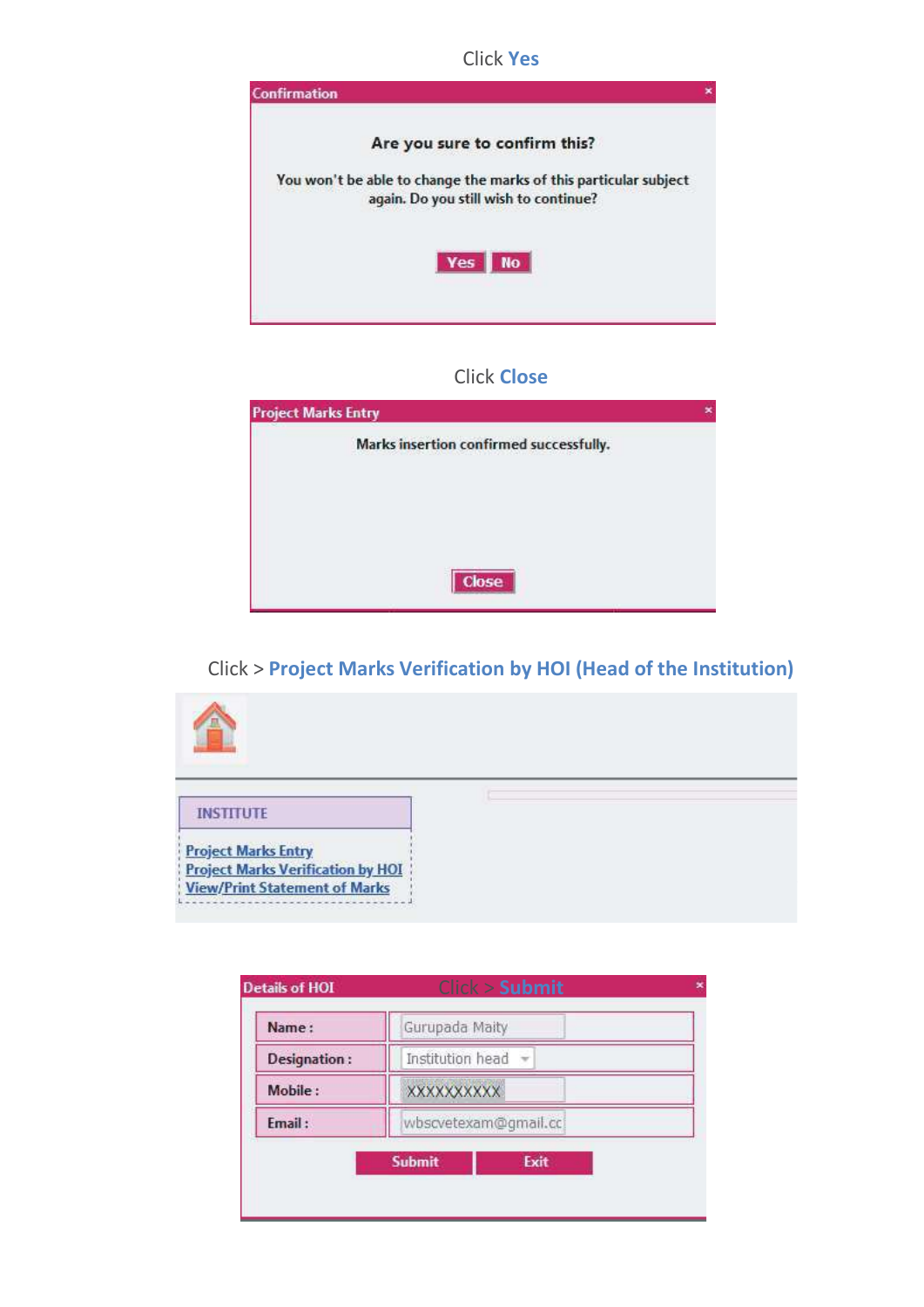#### Enter OTP and Click Submit



### Select > Discipline, Paper Group, Subject, Foil No. and Click Search

| <b>District</b> | <b>Institute Name</b> | <b>Discipline</b> | <b>Paper Group</b>       | Subject       | Foil No | Search |
|-----------------|-----------------------|-------------------|--------------------------|---------------|---------|--------|
| COUNCIL -       | 9999 - COUNCIL (YTC)  | Select +          | $\overline{\phantom{a}}$ | $\rightarrow$ | ٠.      |        |

## Select > Check Box and Click Confirm Verification (Confirm Subject wise Marks Foil wise all Students)

| <b>Search</b>           | Foil No              | Subject<br>Paper Group | <b>Discipline</b>        | <b>Institute Name</b>  | <b>District</b>         |              |
|-------------------------|----------------------|------------------------|--------------------------|------------------------|-------------------------|--------------|
|                         | 33<br>$\overline{ }$ | HSCH +<br>PHFA -       | $HS - 05$ $\star$        |                        | 9999 - COUNCE (VTC)     | COUNCIL      |
| Practicum Marks [FM 10] | <b>Subject Code</b>  | Roll No.               | <b>Registration Year</b> | <b>Registration No</b> | <b>Candidate Name</b>   | Srl.         |
| 10.                     | PHFA                 | 182677441014           | $2020 - 2021$            | 172677441017           | <b>TARUN KUMAR BERA</b> |              |
| AB                      | PHFA                 | 182677441016           | 2020 - 2021              | 172677441021           | CHHABITA DHARA SINGHA   | $\mathbf{z}$ |
| 05                      | PHFA                 | 182677441017           | 2020 - 2021              | 172677441022           | <b>AVULT SEN</b>        |              |

#### Click Home

#### PROJECT MARKS VERIFICATION FOR H.S. EXAMINATION OF CLASS XII H<sub>o</sub> District **Institute Nar** Discipline Paper Group Subject Foil No Search COUNCIL -9999 - COUNCIL(VTC)  $HS - 05$   $\star$  $HSCH$   $\rightarrow$  $PHFA$   $\rightarrow$ 33 Ψ "Marks have been Verified" **Practicum Marks [FM 10]** SH **Candidate Name Registration No Registration Year Roll No. Subject Code**  $\mathbf 1$ **TARUN KUMAK BERA** 1/26//44101/ 2020 - 2021 182b//441014 PHFA  $10$ CHHABITA DHARA SINGHA 172677441021 2020 - 2021 182677441016 PHFA  $AB$  $\overline{z}$ 172677441022 182677441017  $05$ **IV**  $\overline{a}$ **AVULT SEN** 2020 - 2021 PHFA